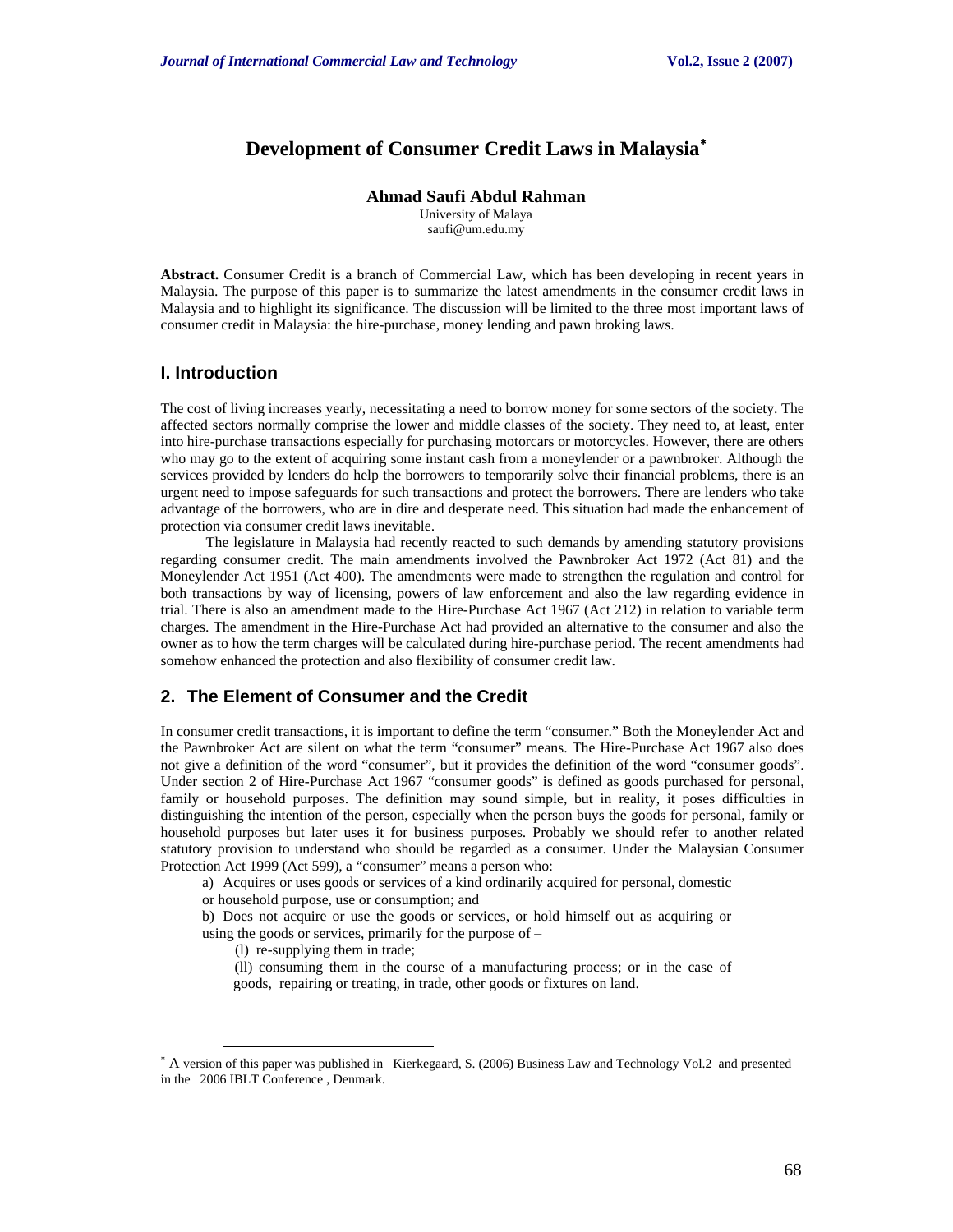From the definition, it is clear that the Act emphasizes more on the purposes of the goods or services, and the limitations for usages of the goods or services to determine whether the person is within the consumer category. As consumer credit is a part of commercial law, there are others who opine that the law should not distinguish between a person who borrows money for his personal use or for his business because of the difficulty of distinguishing the loan, regardless of whether they are individuals or companies. According to the Committee on Consumer Credit under the Chairmanship of Lord Crowther Cmnd 4596 (1971), the law ought to distinguish between consumer and commercial transactions. The Committee is of the view that the purpose of the loan is an inadequate test, being too vague and subjective. The Committee seems to prefer the approach of excluding bodies corporate from the protection afforded to consumers. This can be achieved by setting a financial limit above which consumers were not entitled to statutory protection (D Rosenthal, 1994, p.4). This view has been applied in the United Kingdom Consumer Credit Act 1974.

However, in Malaysia, such view probably applies only to the Moneylender Act 1951 and the Pawnbroker Act 1972. Both Acts do not distinguish the purpose of the loan, whether it is for personal use or for business purposes. Pawn broking transactions in Malaysia are regulated by way of a loan limit allowed for each transaction. The protection provided by Pawnbroker Act 1972 only applies to pawn broking transaction if the amount of money borrowed does not exceed ten thousand ringgit. For money lending, there is no financial limit for the transaction to be governed by the Moneylender Act 1951. Only the Hire-Purchase Act 1967 still distinguishes between consumer goods and non-consumer goods. The Hire-Purchase Act 1967 applies only to hire-purchase transactions relating to the goods specified in the First Schedule which include all consumer goods and most motor vehicles. The Hire-Purchase (Amendment) Act 1992 had inserted "All consumer goods" to the new First Schedule (P Balan, 1991). The latter stipulates that if the goods are consumer goods, then the transaction will still be governed by the Act no matter how expensive the goods are. The protection given in this aspect is better , in comparison to the setting of a financial limit suggested by the Crowther Committee. This is because by setting a financial limit, problems will arise in determining what would be the amount that limits the protection to the consumers. This is especially relevant in hire-purchase transactions as the prices for the goods to be hire-purchased will rapidly increase within a few years.

The Pawn Broker Act, for example, had increased the financial limit from five thousand to ten thousand Ringgit Malaysia, as it is no longer practical to stay with the previous amount. It is suggested that the protection given by the laws to consumer credit transactions should be a combination of the purposes of the goods and also the financial limit to the transaction. First, it is to give a wider application to transactions involving the consumers for example, by using the word "all consumer goods" as in the Hire-Purchase Act 1967. Second, it is to put a financial limit on transactions that involve goods which do not fall under the definition of consumer goods. By doing so, a wider protection will be given to the consumers. If they enter into a hire-purchase agreement to purchase consumer goods and later unintentionally or accidentally use it for business purposes, the transaction will still be governed by the Hire-Purchase Act. As mentioned earlier, to protect the consumers the definition given to the word "consumer" should be wider or flexible. By giving a strict and rigid definition, it can somehow limit the application of the Act and thus, limit the protection to the consumers.

Another element to be considered when we are talking about consumer credit is the term "credit". This is important since the definition of "credit" can be manipulated. If this happens, then protection by consumer credit legislation may not be applicable to the consumers in cases where the credit is not in terms of cash. Section 9 of the United Kingdom Consumer Credit Act 1974 defines credit as "including a cash loan and any other form of financial accommodation". This is based on the "recognition that the extension of credit in a sale or hire-purchase transaction is in reality a loan and that the reservation of title under a hirepurchase or conditional sale agreement or finance lease is in reality a chattel mortgage securing a loan'. In Malaysia, the definition of credit generally refers more to a loan in cash especially in money lending and pawn broking transactions. As to hire-purchase, the transaction is more a contract of hiring goods rather than a contract of loan. However, hire-purchase is still regarded as consumer credit. Therefore, to protect consumers, the definition of "credit" should also be clear and as wide as possible to ensure that all types of consumer credit will fall within the definition.

### **3. Pawn broking Transaction**

Pawn broking is a transaction where a pawner surrenders pledge to the pawnbroker as security for a cash loan. The pawnbroker is entitled to hold the pledge until the pledge is redeemed or repurchased. In Malaysia, pawn broking transactions are governed by the Pawnbroker Act 1972 (Act 81). The Act came into force on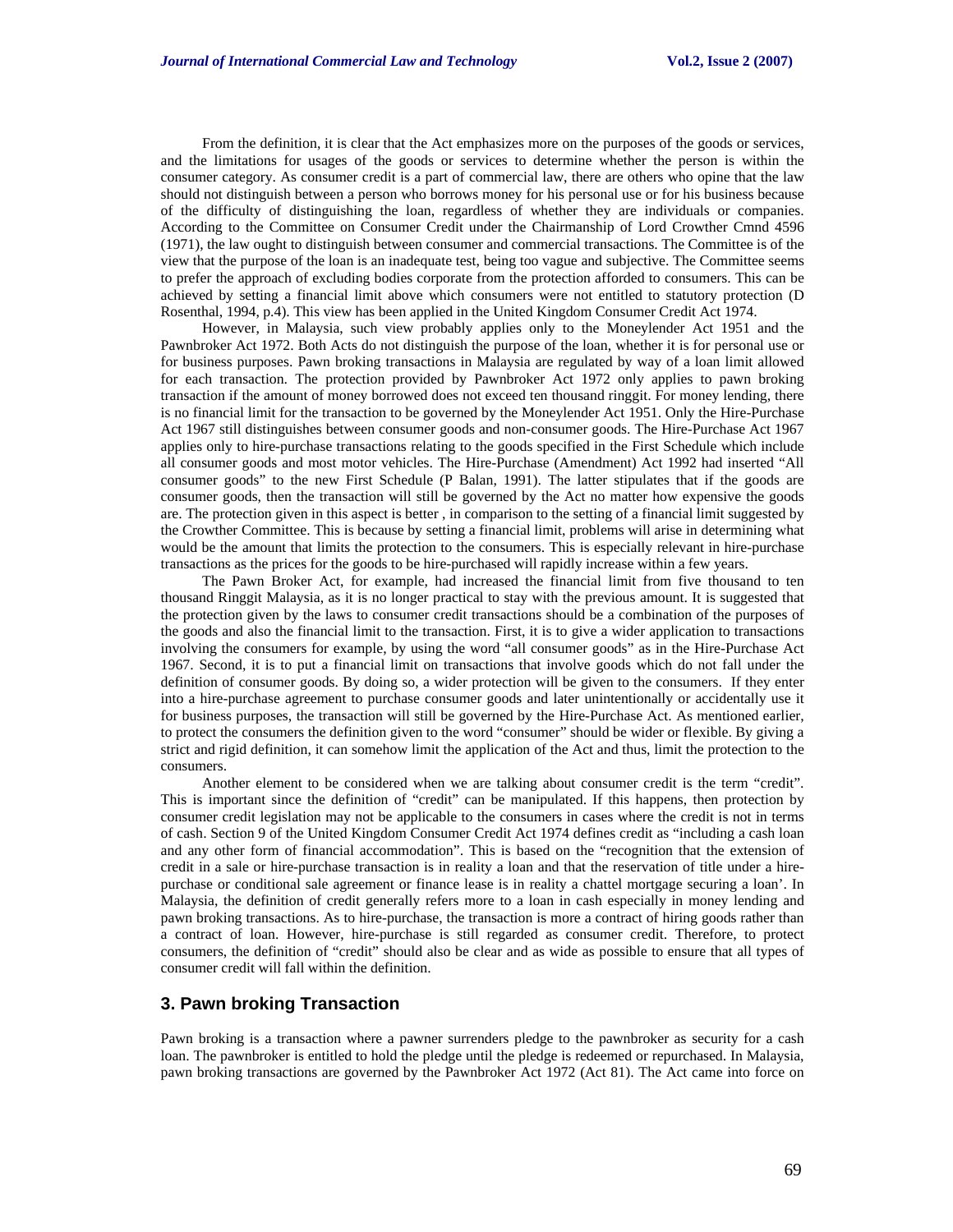2nd January 1973. Generally, the purpose of the Act is to standardize the law of pawn broking in this country. The provision under Act 81 is to be read together with the Pawn broking Rules 1972. Act 81 will govern all pawn broking transactions unless it is excluded by the Act itself.

The Pawnbroker Act 1972 (Act 81) was amended by Act A1209 or the Pawnbroker (Amendment) Act 2003. Act A1209 came into force on the 1st of January 2004. The purpose of Act A1209 is to (a) amend (b) delete and (c) replace some of the provisions within Act 81 (the principal Act). The principal Act was amended by substituting the long title with another long title, "*An act for the regulation and control of the business of pawn broking, the protection of pawners and pledges pawned in course of such business, and matters connected therewith*". The new title clearly shows the intention of the legislature to improve the protection to pawn broking transactions. Section 3(1) is amended where the maximum amount of pawn broking transaction covered by the Act is now ten thousand ringgit instead of five thousand ringgit. This amendment does not only increase the amount of loan that could be given to the pawner. It also gives better value to the pledge. Moreover, the amendment has widened the application of the Act and its protection. Under the new amendment, the minimum age for the pawner is now changed from sixteen to eighteen years old. This amendment is important since the capacity to enter into a contract in Malaysia is eighteen as mentioned in section 11 of the Contracts Act 1950. It is unsuitable to allow a sixteen year old person to pawn articles in a pawnshop since he can easily be exploited.

The amendments to the Pawnbroker Act 1972 emphasize licensing. Section 7 of Act 81 had been replaced with a new provision. Section 7 (1) Act 1209 states that "No person shall carry on business as a pawn broker unless he holds a valid license granted under this Act*".* Section 8, regarding application for license had also been amended. There is also a new section 8A, which is related to the circumstances under which a licence shall not be granted. Act A1209 replaced the provisions under section 9 and section 10 with new provisions, which are related to the power of the Registrar to grant a licence and also the duration of licence. Previously, an application for a licence was based on calls for tenders, whereas now it is being replaced by way of open application (Husin Rani 2004). Duration for a licence had been reduced from three years to two years and this was done for the purpose of supervision. Section 11 concerns the revocation and suspension of licences and it has been replaced with a new provision. According to section 11 (1) (a) the Registrar may revoke the licence issued or suspend the license if the licensee has been carrying on his pawn broking business, in the opinion of the Registrar, in a manner detrimental to the interest of the pawner or to any member of the public. Part IIA of Act A1209 has introduced a new provision regarding advertisement by the licensee. According to section 13B, no advertisement regarding the business of pawn broking is allowed unless an advertisement permit has been granted by the Registrar. According to section 13B "Any person who contravenes subsection (1) commits an offence and shall on conviction be liable to a fine not exceeding twenty thousand ringgit or to imprisonment for a term not exceeding twelve months or to both".

A new provision under section 22 imposes more responsibilities on pawnbrokers regarding the pledge. Section 22 (2) states that "The pawner shall be responsible for the loss or damage of any pledge, whether such loss or damage be caused by or in consequence of fire, negligence, omission, theft, robbery or otherwise". According to section 22 (3), the value of the pledge for the purposes of compensation to the pawner, is assumed to be one quarter more than the amount of the loan thereon. A new section has been added and Sec. 23 states that any pledge if pawned for a sum not exceeding two hundred ringgit shall become the property of the pawnbroker if the pledge has not been redeemed at the expiration of six months from the date of pawning or such longer period as may be agreed between a pawnbroker and the pawner. Unfortunately, amendments to section 23 would deny the pawner rights to the unredeemed pledge since the amount has been increased from one hundred ringgit to two hundred ringgit. If this happens, it means that the pawner is not entitled to claim the surplus if the pledge has been sold for more than the amount of the loan. Section 25 states that where a pledge pawned for a sum exceeding two hundred ringgit is sold for more than the amount of the loan, the pawnbroker shall pay the surplus to the pawner if a claim is made by the pawner within the period of four months. Somehow the provision under the Pawnbroker Act only takes into account the amount of the loan, and not the value of the pledge. Thus, if the pawner borrows only two hundred ringgit or less but the value of his pledge is higher than two hundred ringgit, the pawner will suffer losses if he is unable to redeem or forgot to redeem the pledge. Regarding the amount of loan itself, there should be a third party valuation so that the pawners will be able to get more value for their pledges. However, since third party valuation is not common to pawn broking transactions and a pledge valuation is still in the hands of the pawnbrokers, the desperate pawner has no choice but to accept, the amount determined by the pawnbroker.

The most significant part of the 2003 Amendment is the introduction of new provisions relating to investigation, search, and arrest. These powers are in Part IVA. Part IVA contains eleven (11) new sections,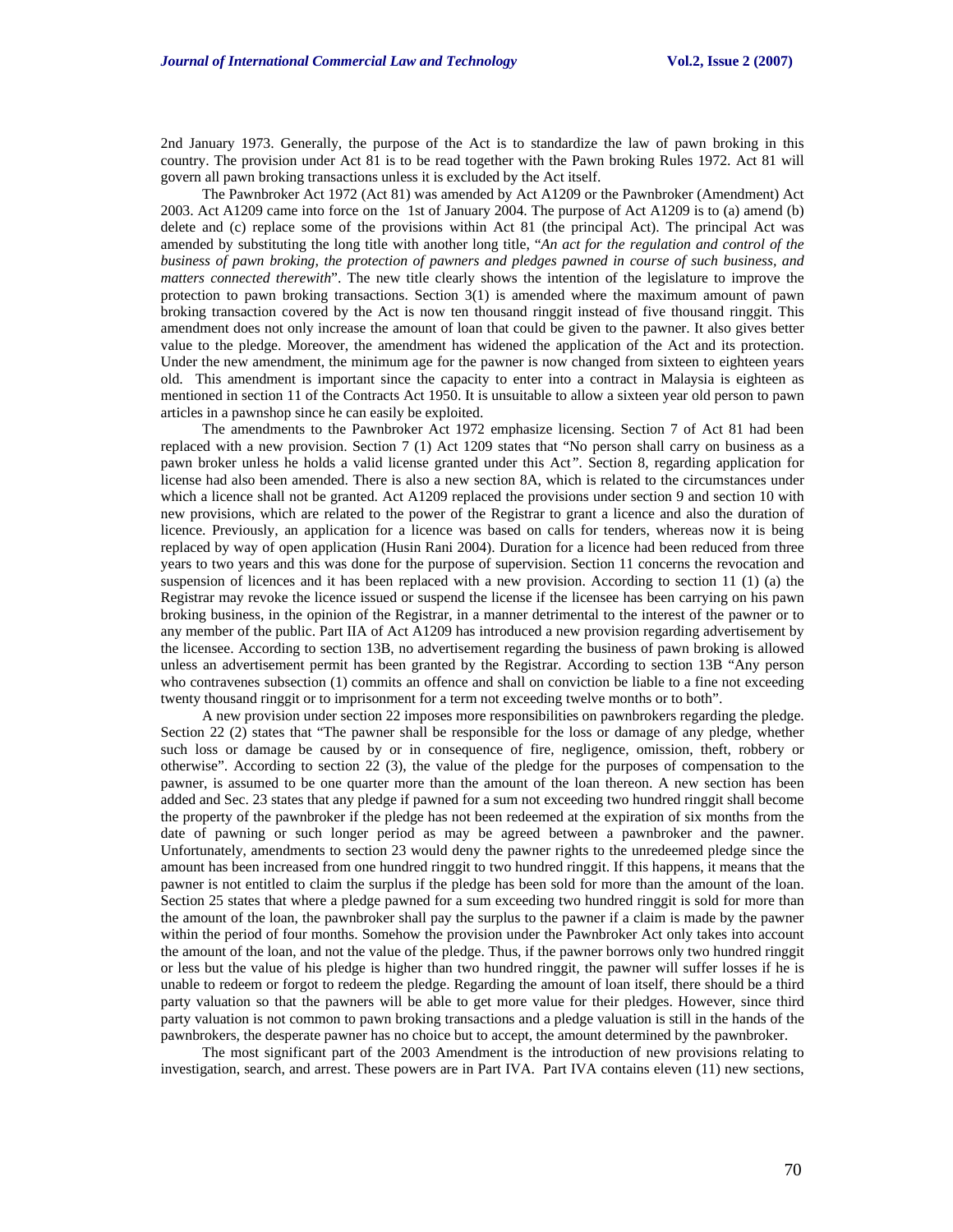which are sections 34A to 34K. Briefly, section 34A deals with the power to investigate complaints and to make inquiry. Here, any complaint relating to an offence under this Act may be made orally or in writing to an Inspector or police officer and where a complaint is made orally, it shall be reduced into writing. Section 34B deals with the powers of the Inspector or police officer in investigations. Powers given to the enforcement officers are important since it helps them acquire information. Section 34C is about the power to examine persons. Under section 34D a magistrate may issue a warrant authorizing an Inspector or police officer to enter into any premises and if the Inspector or police officer in any circumstances has reasonable cause to believe that by reason of delay in obtaining a search warrant, the investigation would be adversely affected, they may enter the premises as if they were authorized to do so by a warrant issued under section 34D. Section 34F deals with the seizure of moveable property. Under this provision, the Inspector or police officer may seize any moveable property which he has reasonable grounds to suspect to be related to the commission of an offence under this Act during the course of investigation. Under section 34I (1) any person, who obstructed the inspection and search by the Inspector or police officer, commits an offence and shall on conviction be liable to a fine not exceeding twenty thousand ringgit or to imprisonment for a term not exceeding twelve months or to both. Subsection 2 of section 34I stated that any person who abets the commission of any offence under subsection (1) shall be guilty of an offence and shall be liable to a fine not exceeding twenty thousand ringgit or to imprisonment for a term not exceeding twelve months or both. Subsection 3 states any person who, while committing or abetting the commission of any offence under subsection (1), or (2) causes hurt to a police officer or any public officer shall be liable to whipping. According to section 34J every offence punishable under this Act shall be a seizable offence and an Inspector may arrest without warrant any person committing an offence under this Act. Meanwhile section 34L to section 34O in Part IVB deals with evidence in court. Section 34L is about evidence of an accomplice and agent provocateur which protects the person from being regarded as an accomplice. Section 34M is about the protection of informers and information. Section 41A had introduced a general penalty for any offences under the Act to which no penalty had been expressly provided; where on conviction the accused shall be liable to a fine not exceeding ten thousand ringgit or to imprisonment for a term not exceeding six months or to both.

Under the new amendment, it will be an offence for any person to purchase or attempt to purchase any pawn-ticket as mentioned in section 41 (C). Such offender shall be liable on conviction, to a fine not exceeding twenty thousand ringgit or to imprisonment for a term not exceeding twelve months. Even though amendments were made to the Pawnbroker Act 1972, pawn broking transactions still have the highest interest rates compared to other consumer credit transactions. Under the Pawn broking Rules 1972, the interest rate for pawn broking transaction is 2% a month. This means that the average interest rate for pawn broking transaction will be 24% per annum. Compared to the Moneylender Act 1951, the interest rate for secured loan shall not exceed 12% per annum and interest rate for unsecured loan shall not exceed 18% per annum. According to the Hire-Purchase (Terms Charges) Regulations 1968 the terms charges in relation to a hirepurchase agreement shall not exceed 10% per annum. Therefore, it is suggested that the interest rate under the Pawn broking Rules 1972 be revised in the future.

#### **Money lending Transactions**

The Malaysian Moneylenders Act 1951 (Act 400) is modelled after the (English) Moneylenders Act of 1900 and 1927. According to section 1 (2) the Moneylender Act 1951 applies only to the States of West Malaysia. The Ministry in charge of the enforcement of the Act is the Ministry of Housing and Local Government.

The Moneylenders Act 1951 (Act 400) the "principal Act", was amended by the Moneylenders (Amendment) Act 2003 (Act 1193). Act A1193 came into force on 1st November 2004. The main purpose of Act A1193 is to (a) amend (b) delete and (c) replace some of the provisions in Act 400. Act 1193 had introduced new provisions regarding investigation, search and also evidence. The amendments to Act 400 were introduced just after the amendments were made to the Pawnbroker Act 1972 (Act 81) and the purposes of the amendments are almost similar, i.e. to strengthen the existing law by way of licensing and enforcement. As the long title for the Pawnbroker Act 1972 (Act 81) was amended, the long title for the Moneylenders Act 1951 (Act 400), was also amended by substituting for the long title the following long title *-"An Act for the regulation and control of the business of money lending, the protection of borrowers of the monies lent in the course of such business, and, matters connected therewith*". Under section 2 of Act 1193 a new definition was given to moneylenders as "any person who lends a sum of money to a borrower in consideration of a larger sum being repaid to him". Section 5 which is related to the requirement for a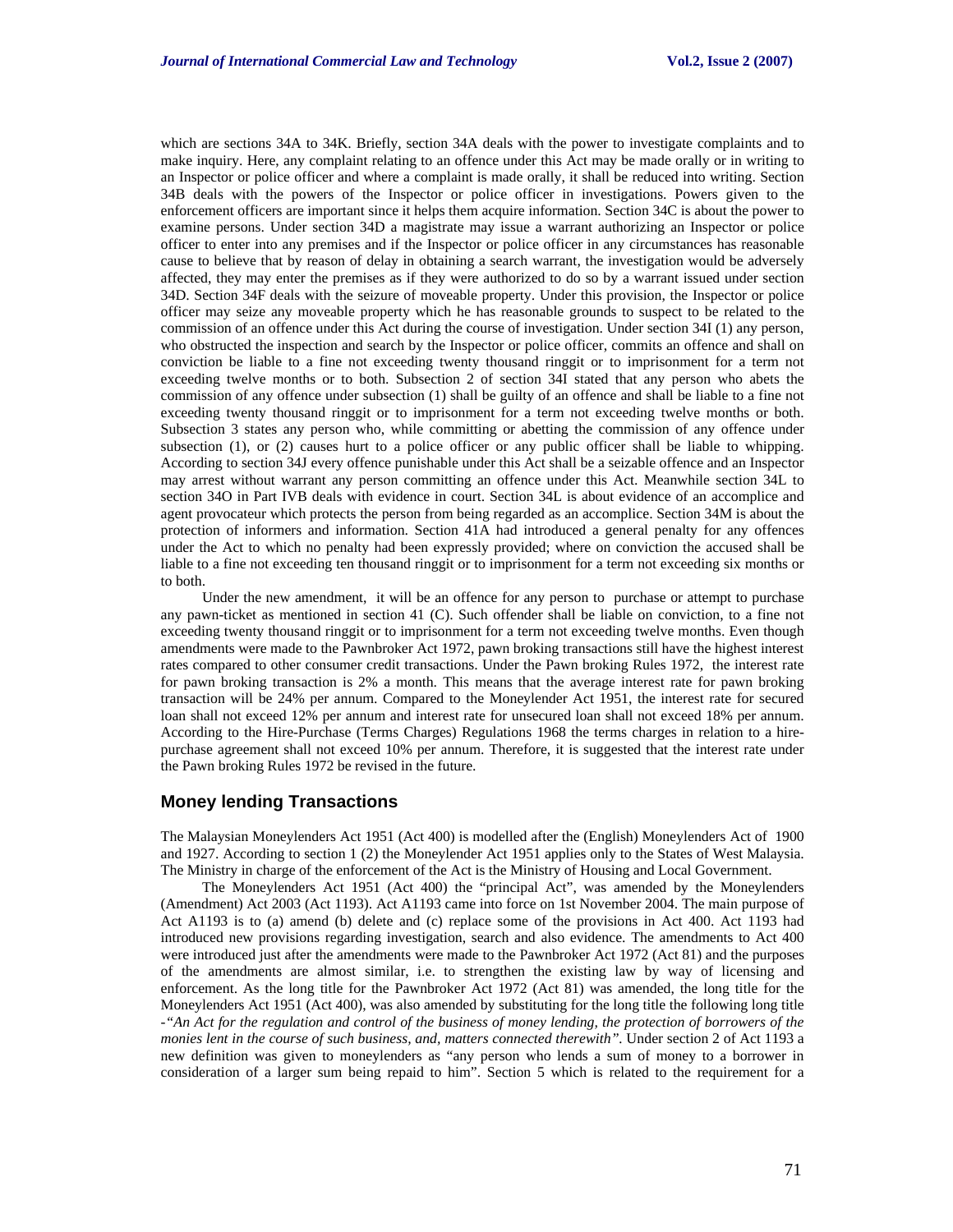moneylender to obtain a license has been replaced with a new provision. Section 5 (1) of Act 1193 provides that "No person shall conduct business as a moneylender unless he is licensed under the Act". Section 5(2) imposes a penalty on any person who carries on business as a moneylender without licence, with a fine of not less than twenty thousand ringgit or imprisonment for a term not exceeding five years or both and in the case of second or subsequent offences, the person shall also be liable to whipping.

For the purposes of enforcement of Act 400, the new Act A1193 had introduced new provisions relating to the powers of investigation, search, and arrest of the police under section 10A to section 10K. Similar to the Pawnbroker Act (Amendment) 2003, Act A1193 had also introduced four new sections regarding evidence in court. Under section 10P a moneylender and the borrower must enter into a money lending agreement in the prescribed form. Any moneylender who contravenes this section shall be guilty of an offence under this Act and shall be liable to a fine of not less than ten thousand ringgit but not more than fifty thousand ringgit or imprisonment for a term not exceeding five years or to both, and in the case of a second or subsequent offence shall also be liable to whipping in addition to such punishment. According to subsection 3 any money lending agreement which does not comply with the prescribed form shall be void and have no effect and shall not be enforceable. Section 11 of Act 400 has been replaced with a new provision. Under the new section 11, moneylenders have to apply to the Registrar for an advertisement permit. The application for an advertisement permit is stated under the new section 11A. This provision is quite similar to section 13B of the Pawnbroker Act 1972 except the fine under section 13B is not exceeding twenty thousand ringgit compared to only ten thousand ringgit under section 11(1) of the Moneylender Act 1951. Section 17 (1) had been amended and under the new provision, the moneylender is entitled to charge simple interest on the unpaid sum or instalment calculated at the rate of eight per centum per annum from day to day. Under a new section 17A, the interest for a secured loan shall not exceed twelve per centum per annum and interest for unsecured loan shall not exceed eighteen per centum per annum. Under a new section 21 (8), interest charged in respect of money lent by moneylender is excessive when the rate of that interest exceeds the maximum rate of interest permitted under this Act. It is pertinent to note that section 22 Act 400, which is in relation to excessive interest has been repealed. Any moneylender who contravenes this provision shall be guilty of an offence under this Act and shall be liable to a fine not exceeding twenty thousand ringgit or to imprisonment for a term not exceeding eighteen months or to both. Under the new section 29B (1), any moneylender who harasses or intimidates a borrower shall be guilty of an offence under the Act and shall be liable to a fine not exceeding one thousand ringgit or to imprisonment for a term not exceeding fifteen months or to both, and in case of a second or subsequent offences, shall also be liable to whipping in addition to such punishment. Provisions under section 29B apply not only to licensed moneylenders but also to unlicensed moneylenders. Therefore it would be an effective measure to counter a loan shark or unlicensed moneylenders known as "Along" in Malaysia.

## **4. Hire-Purchase Transaction**

Hire-Purchase is the most important branch of consumer credit. Malaysia did not have any local legislation, which regulates this branch of consumer credit, until  $11<sup>th</sup>$  April 1968, when the Hire-Purchase Act 1967 (Act 212) came into force. Before the Act was enacted, such transactions were governed by the general principles of contract law as well as the Sale of Goods Ordinance 1957 as "agreement to sell". When hire-purchase transactions became more widespread as a "painless" method of acquiring assets by consumers, the authorities considered it necessary to enact the Hire-Purchase Act of 1967 (Salleh Buang 2001). The Hire Purchase Act 1967 was first published in 1967 as Act No. 24 of 1967. The Act was revised in 1978 and published as Laws of Malaysia Act No. 212. The Act applies throughout Malaysia. The Malaysian Hire-Purchase Act is based on the New South Wales Act 1960-65.

According to section 2 of the Act, "hire-purchase agreement" includes a letting of goods with an option to purchase and an agreement for the purchase of goods by instalments (whether the agreement describes the instalments as rent or hire or otherwise), but does not include any agreement –

(a) Whereby the property in the goods comprised therein passes at the time of the agreement or upon or at any time before delivery of the goods: or

(b) Under which the person by whom the goods are being hired or purchased is a person who is engaged in the trade or business of selling goods of the same nature or description as the goods comprised in the agreement.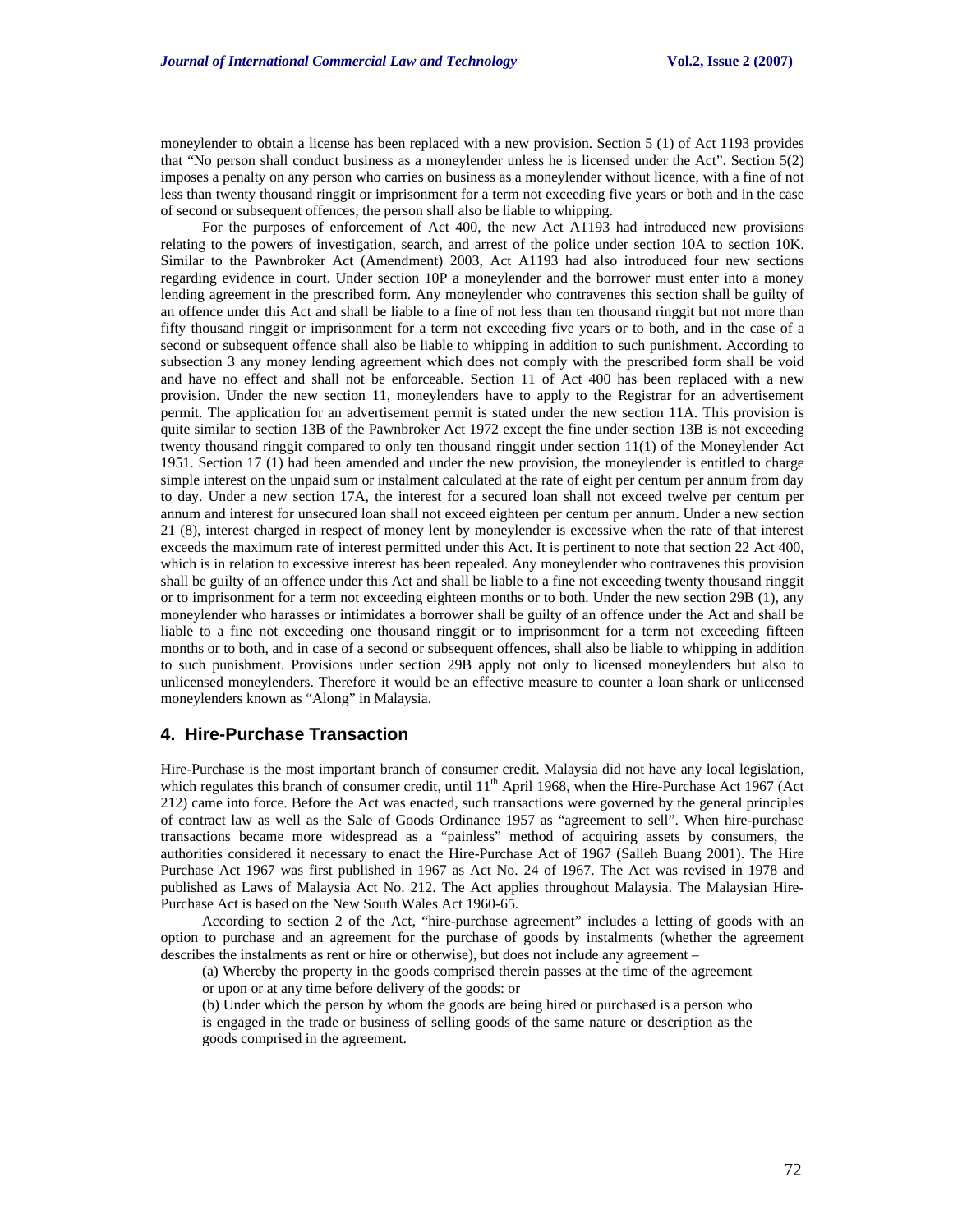The Hire-Purchase Act 1967 clearly states the process of a hire-purchase transaction from the beginning to the end. However, this statutory provision only applies to goods stated in the First Schedule. The goods which are not within the First Schedule will not be governed by the Act and thus, will be governed by Common Law. However the parties are free to be bound by the provisions of the Act (Kesang Leasing 1990). The limited application of the Hire-Purchase Act 1967 to goods within the First Schedule clearly shows that the Act is meant to protect the consumers, although certain non-consumer items such goods vehicles and buses are also included. Since common law is based on freedom of contract, the terms of the contract could be biased for the hirer. It would be better if the protection under the Hire-Purchase Act could be extended, if not to all hire-purchase transactions, then at least to those transactions involving entrepreneurs who run small businesses. This is because the latter may need to enter into hire-purchase transactions to acquire goods such as refrigerators, photocopy machine and other types of small machines. If the government policies are to encourage small and medium sized businesses, then the Hire-Purchase Act should offer some protection to them. This can be done as previously discussed earlier, by inserting into the First Schedule a credit limit for hire-purchase transactions, for example any goods not exceeding twenty thousand ringgit will also be governed by the Hire-purchase Act. Although entrepreneurs are not consumers, they still need protection under the law. It is important to note here that the New South Wales Act 1960-65 imposed no restriction in its application when the Act was introduced and the United Kingdom Consumer Credit Act 1974 imposed a monetary limit as suggested by the Committee on Consumer Credit under the Chairmanship of Lord Crowther.

The Hire-Purchase Act 1967 (Act 212) was amended by the Hire-Purchase (Amendment) Act 2004 (Act A1234). Act A1234 came into force on 15th April 2005. The amendment Act introduces a new method of terms charges; that is by way of variable terms rate. Under the new amendment, the owner shall provide an option to the hirer for the terms charges under a hire-purchase agreement to be either at a fixed rate or at a variable rate as stated in section 6A (1) of the Hire-Purchase Act 1967. A variable rate of terms charges shall be quoted at a margin percentage above the base lending rate. Base lending rate is defined as the minimum interest rate based on owner's cost of funds and other administrative costs. According to the amendment, the owner may revise the base lending rate at any time during the continuance of the agreement. Where the owner has revised the base lending rate, the rate and total amount of terms charges and the amount of each instalment or the number of instalments under the hire-purchase agreement shall be revised accordingly. However, the Act does provide protection to the hirer in cases where the owner had revised the base lending rate. According to Section 6B (3) of the Hire-Purchase Act 1967, the owner who revised the base lending rate shall serve a notice to the hirer specifying the following:

- a) the revised base lending rate;
- b) the revised rate of terms charges;
- c) the revised total amount of terms charges; and
- d) the revised amount of instalments or the revised number of instalments, as the case may be.

Where the owner has revised the base lending rate, the hirer may opt whether to retain the existing number of instalments and vary the amount of instalments or to retain the existing amount of instalments and vary the number of instalments. This provision seems to provide the hirer with an alternative if the base lending rate has been revised.

The introduction of variable term charges is something new to the hire-purchase industry in this country. The effect of the variable term charges to the hire-purchase industry is still unknown and until today such concept has not yet been introduced by financial institutions. The decision as to whether to opt for traditional fixed rate term charges or a new variable term charges are in the hands of the hirer. However, the hirer should be aware of the danger of such variable term charges as it could trap them financially if the base lending rate increases rapidly. If this happens, the hirer would probably suffer by paying more than what he had expected to pay. However, according to the Hire-Purchase (Terms Charges) Regulations 1968, the terms charges in relation to a hire-purchase agreement shall not exceed 10% per annum in respect of all goods specified in the First Schedule. Besides that, under section 34 (c), if the hirer under the agreement which provides for terms charges at variable rate is imposed to pay interest on any overdue instalments at two per centum above the prevailing rate of terms charges, such provision shall be void and of no effect. Overall, although the hirer chose to opt for variable term charges, they are still protected under the Hire-Purchase (Terms Charges) Regulations 1968.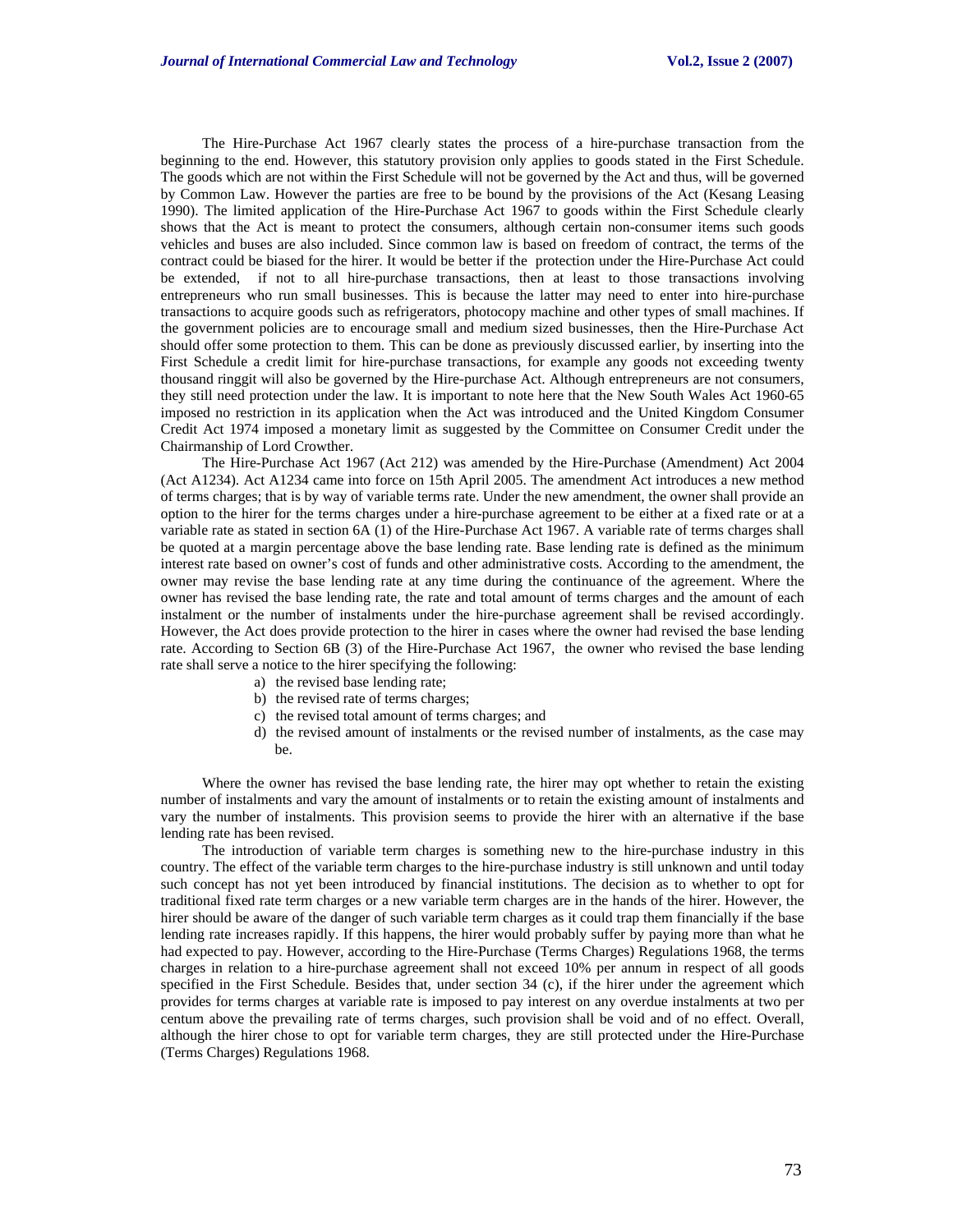# **5. Malaysian Consumer Credit Act?**

As previously mentioned, the main consumer credit transactions in Malaysia are the hirepurchase, money lending and pawn broking transactions. Every transaction is governed by specific legislation. There are also a few other consumer credit transactions which do not fall within those categories, such as credit card and credit sale. Other consumer credits, which do not have specific regulation, usually will be governed by general law; for example, the law of contract and sale of goods (Grace Xavier, 1994). In Malaysia, consumer credit is not only governed by different statues and regulations but it is also supervised by different ministries and departments. Credit card for example is regulated under banking regulations supervised by Bank Negara (The National Bank). Hire-purchase and credit sale is under the supervision of Ministry of Internal Trade and Consumer Affairs. Both money lending and pawn broking are under the Ministry of Housing and Local Government. As consumer credit is under different legislations and also departments, supervision sometime could be a problem. If there is no standardization in terms of regulation of consumer credit, there will be a loop hole in supervision and enforcement. Therefore, there is a need for comprehensive regulation for consumer credit in Malaysia. Since consumer credit has become part and parcel of Malaysian society, there is a demand by Non-Government Organizations (NGOs) especially by Consumer Association Penang (CAP) for the government to consider enacting the Consumer Credit Act. The proposed Act will govern all fields of consumer credit currently existing in this country. Among the suggestions to be incorporated in the proposed Act include:

- 1) The Act should strictly be enacted for the protection of consumers
- 2) The Act should provide strict action regarding issues of advertisement and marketing
- 3) The Act should provide strict legislation regarding debt collecting and issues of repossession.
- 4) The Act should state the limit regarding calculation of interest (including the late payment interest) and other sort of payments.
- 5) The Act should give more powers to law enforcement in dealing with credit providers.

According to Consumer Association Penang President S M Mohamed Idris (2005), to implement such Act will not be a problem since Malaysian legislators could learn from the Consumer Credit Law of the United Kingdom and New Zealand. The introduction of the Consumer Credit Act could overcome many problems such as inconsistent interest rates between consumer credit transactions in this country. For example , for hire-purchase transaction, the term charges is not more than 10%; whereas for to Moneylender transaction, interest rate is 18 % per annum for unsecured loan and 12 % per annum for secured loan. Compared with pawn broking transaction, the interest rate for the transaction is 2 % per month or 24% per annum (Ahmad Saufi, 2004). Another problem, which needs to be overcome, relates to the issues of jurisdiction. There is a question: if the Consumer Credit Act is implemented, will the enforcement of such Act be governed by only one department such as the Ministry of Internal Trade and Consumer Affairs or will it still be in the hand of various departments? Since consumer credit is a consumer affair, it is suggested that it should be placed under the Ministry of Internal Trade and Consumer Affairs. This will not only be easier for the purposes of implementation and monitoring the Act, but it could also make it easier for public to refer cases or complaints.

# **6. Conclusion**

It is important to recognize the invaluable contribution of the consumer credit industry to the country's economy, especially in providing credit to the society. Although recent amendments in consumer credit laws relating to transactions ,such as money lending and pawn broking, seem to enhance the protection for the consumer, more needs to be done. All the amendments will be ineffective if there is lack of enforcement by the relevant authorities and cooperation from the public. The proposal for a Consumer Credit Act to govern all consumer credit legislation in this country should be adopted. Such Act will provide better protection to the consumer, similar to the protection which is enjoyed by consumers in other countries, such as United Kingdom or New Zealand already enjoy.

## **References**